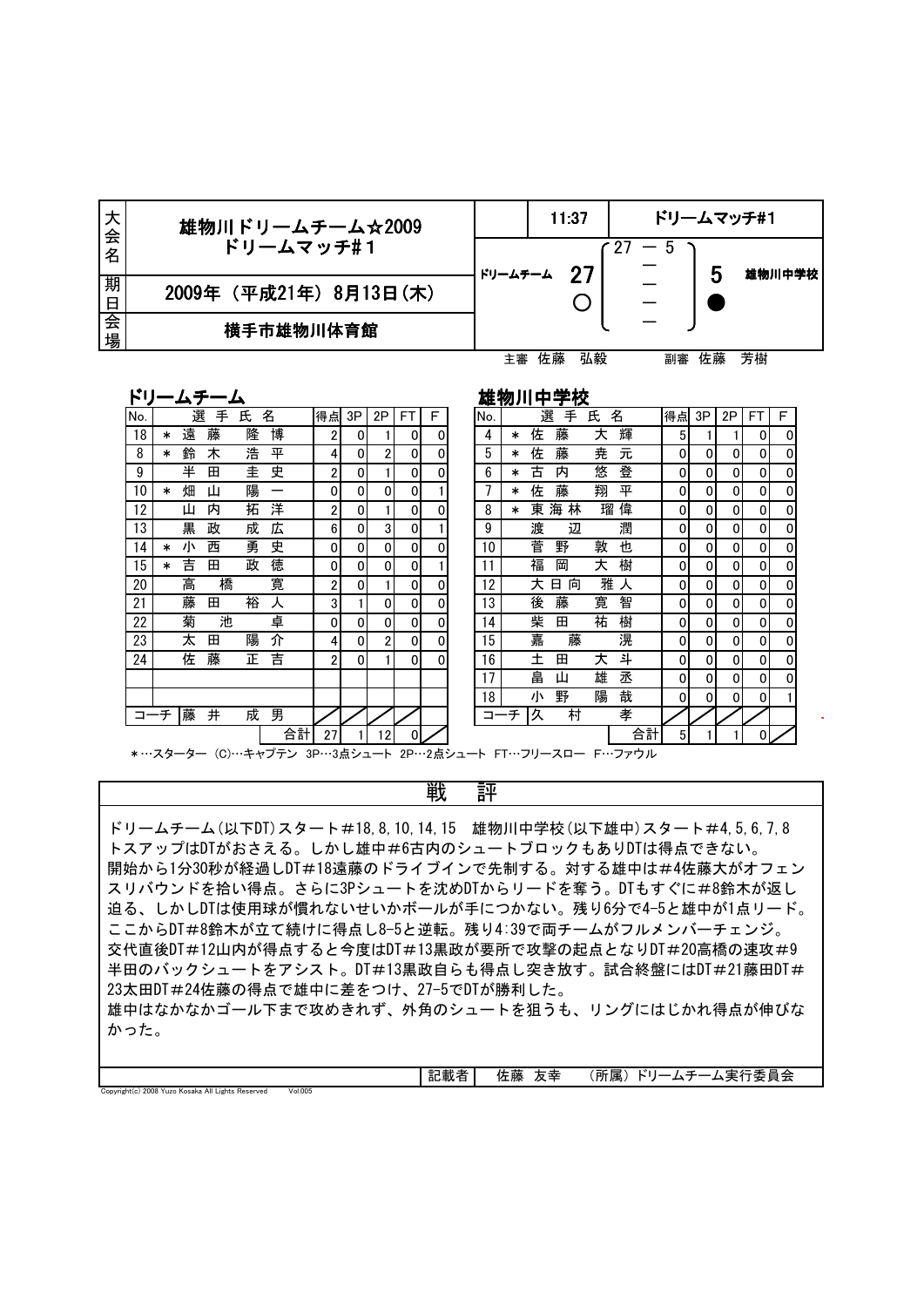| 大会名    | 雄物川ドリームチーム☆2009         |         |    | 11:58 |                              |    |    | ドリームマッチ#2 |
|--------|-------------------------|---------|----|-------|------------------------------|----|----|-----------|
|        | ドリームマッチ#2               | ドリームチーム |    | 22    | $\sim 22\ -\ 15\ \mathrm{m}$ |    | 5  | 雄中出身高校生   |
| 期<br>日 | 2009年 (平成21年) 8月13日 (木) |         |    |       |                              |    |    |           |
| 会<br>場 | 横手市雄物川体育館               |         |    |       |                              |    |    |           |
|        |                         |         | 佐藤 | 幸弥    |                              | 副審 | 菊池 | 喜晴        |

| П<br>v. |  |  |
|---------|--|--|
|         |  |  |

雄中出身高校生

| r v |        | ムフ |   | ▵ |    |    |          |                |          |          |     |        |    | 雄屮山牙向仪土 |   |    |                 |    |    |    |   |
|-----|--------|----|---|---|----|----|----------|----------------|----------|----------|-----|--------|----|---------|---|----|-----------------|----|----|----|---|
| No. |        | 選  | 手 | 氏 | 名  | 得点 | 3P       | 2P             | FT       | F        | No. |        | 選  | 手       | 氏 | 名  | 得点              | 3P | 2P | FT | F |
| 18  | $\ast$ | 遠  | 藤 | 隆 | 博  | 0  | 0        | 0              | 0        | 0        | 3   |        | 嘉  | 藤       |   | 類  | 0               | 0  | 0  | 0  | 0 |
| 8   | *      | 鈴  | 木 | 浩 | 平  | 5  |          |                | $\Omega$ | 0        | 15  |        | 高  | 橋       | 純 | 平  | 0               | 0  | 0  | 0  | 0 |
| 9   |        | 半  | 田 | 圭 | 史  | 0  | $\Omega$ | $\Omega$       | $\Omega$ | $\Omega$ | 99  |        | 近  | 江       | 敬 | 文  | 0               | 0  | 0  | 0  | 0 |
| 10  | *      | 畑  | Ш | 陽 | —  | 3  |          | $\Omega$       | $\Omega$ |          | 9   |        | Ш  | 崎       | 雄 | 大  | 0               | 0  | 0  | 0  | 0 |
| 12  | *      | Щ  | 内 | 拓 | 洋  | 2  | 0        |                | $\Omega$ | 0        | 14  |        | 佐  | 藤       | 祐 | 紀  | 0               | 0  | 0  | 0  | 0 |
| 13  | *      | 黒  | 政 | 成 | 広  | 3  |          | $\Omega$       | $\Omega$ | 0        | 23  | $\ast$ | 最  | 上       | 裕 | 弥  | 0               | 0  | 0  | 0  | 0 |
| 14  |        | 小  | 西 | 勇 | 史  | 0  | 0        | $\Omega$       | $\Omega$ |          | 12  | ∗      | 渡  | 部       | 雅 | 士  | 2               | 0  |    | 0  | 0 |
| 15  |        | 吉  | 田 | 政 | 徳  | 4  | 0        | $\overline{2}$ | $\Omega$ |          | 21  | $\ast$ | 畠  | Щ       | 喬 | 丞  | 4               | 0  | 2  | 0  | 0 |
| 20  |        | 高  | 橋 |   | 寛  | 0  | 0        | 0              | $\Omega$ | 0        | 20  | $\ast$ | 大  | 庭       | 佳 | 愛  | 0               | 0  | 0  | 0  | 0 |
| 21  |        | 藤  | 田 | 裕 | ᄉ  | 2  | 0        |                | 0        | 0        | 11  | $\ast$ | 富  | 田       | 洋 | 平  | 2               | 0  |    | 0  | 0 |
| 22  |        | 菊  | 池 |   | 卓  | 0  | $\Omega$ | $\Omega$       | $\Omega$ | 0        |     |        | 佐  | 野       |   | 錬  | 7               |    | 2  | 0  | 0 |
| 23  |        | 太  | 田 | 陽 | 介  | 3  |          | 0              | 0        | 0        |     |        |    |         |   |    |                 |    |    |    |   |
| 24  |        | 佐  | 藤 | 正 | 吉  | 0  | 0        | $\overline{0}$ | 0        | $\Omega$ |     |        |    |         |   |    |                 |    |    |    |   |
| コーチ |        | 藤  | 井 | 成 | 男  |    |          |                |          |          | コーチ |        | 一久 | 村       |   | 孝  |                 |    |    |    |   |
|     |        |    |   |   | 合計 | 22 | 4        | 5 <sup>5</sup> | 0        |          |     |        |    |         |   | 合計 | 15 <sup>1</sup> |    | 6  |    |   |

| 点           | 3P | 2P | FT | F | No. |        | 選 | 手 | 氏 | 名  | 得点 | 3P | 2P             | <b>FT</b> | F |
|-------------|----|----|----|---|-----|--------|---|---|---|----|----|----|----------------|-----------|---|
| 0           | 0  | 0  | 0  | 0 | 3   |        | 嘉 | 藤 |   | 類  | 0  | 0  | 0              | 0         | 0 |
| 5           |    |    | 0  | 0 | 15  |        | 高 | 橋 | 純 | 平  | 0  | 0  | 0              | 0         | 0 |
| 0           | 0  | 0  | 0  | 0 | 99  |        | 近 | 江 | 敬 | 文  | 0  | 0  | 0              | 0         | 0 |
| 3           |    | 0  | 0  | 0 | 9   |        | Ш | 崎 | 雄 | 天  | 0  | 0  | 0              | 0         | 0 |
| 2           | 0  |    | 0  | 0 | 14  |        | 佐 | 藤 | 祐 | 紀  | 0  | 0  | 0              | 0         | 0 |
| 3           |    | 0  | 0  | 0 | 23  | $\ast$ | 最 | 上 | 裕 | 弥  | 0  | 0  | 0              | 0         | 0 |
| 0           | 0  | 0  | 0  | 0 | 12  | $\ast$ | 渡 | 部 | 雅 | 士  | 2  | 0  | 1              | 0         | 0 |
| 4           | 0  | 2  | 0  | 0 | 21  | $\ast$ | 畠 | Ш | 喬 | 丞  | 4  | 0  | $\overline{2}$ | 0         | 0 |
| 0           | 0  | 0  | 0  | 0 | 20  | $\ast$ | 大 | 庭 | 佳 | 愛  | 0  | 0  | 0              | 0         | 0 |
| $\mathbf 2$ | 0  |    | 0  | 0 | 11  | $\ast$ | 富 | 田 | 洋 | 平  | 2  | 0  |                | 0         | 0 |
| 0           | 0  | 0  | 0  | 0 |     |        | 佐 | 野 |   | 錬  | 7  | 1  | 2              | 0         | 0 |
| 3           |    | 0  | 0  | 0 |     |        |   |   |   |    |    |    |                |           |   |
| 0           | 0  | 0  | 0  | 0 |     |        |   |   |   |    |    |    |                |           |   |
|             |    |    |    |   |     | -チ     | 久 | 村 |   | 孝  |    |    |                |           |   |
| 22          | 4  | 5  | 0  |   |     |        |   |   |   | 合計 | 15 |    | 6              |           |   |

\*…スターター (C)…キャプテン 3P…3点シュート 2P…2点シュート FT…フリースロー F…ファウル

戦 評

ドリームチーム (以下DT) スタート#18,8,10,12,13 雄中出身高校生 (以下高校生) スタート# 11,12,20,21,23

お互いマンツーマンディフェンスで試合開始。高校生#21畠山が先制する。高校生チームは#21畠 山、#11富田の連携や#12渡部の速攻#23最上のドライブインで得点を重ねる。

対するDTは#12山内がシュートを決めチーム初得点。開始からの5分間でDTは#13黒政#10畑山#8鈴 木が3Pシュートを沈め13-6とリードを保つ。

残り5分となり両チームフルメンバーチェンジ。DTは代わった#15吉田がフェイドアウェイシュート や速攻リバウンドでも活躍する。#21藤田#23太田も加点し高校生チームを引き離す。高校生チーム は巧みなパスワークと#1佐野の速攻、3Pで追いかけるも、計4本の3Pを決めたDTが22-15で勝利し た。

|                                                                                            |         | $= - +$<br>記載<br>-<br>. . | . .<br>- 89<br>ᡅ<br>r 1. ma | ᄶ | --<br>. __<br>. ۵.<br>$\overline{\phantom{0}}$<br>.所<br>$\sim$<br>–<br>'≀ ⊄<br>–<br>$T^{\rm max}$<br>-<br>. . |
|--------------------------------------------------------------------------------------------|---------|---------------------------|-----------------------------|---|---------------------------------------------------------------------------------------------------------------|
| Copyright(c) 2008 Yu<br>.<br>$\overline{\phantom{a}}$<br>3 Yuzo Kosaka All Lights Reserved | Vol.005 |                           |                             |   |                                                                                                               |